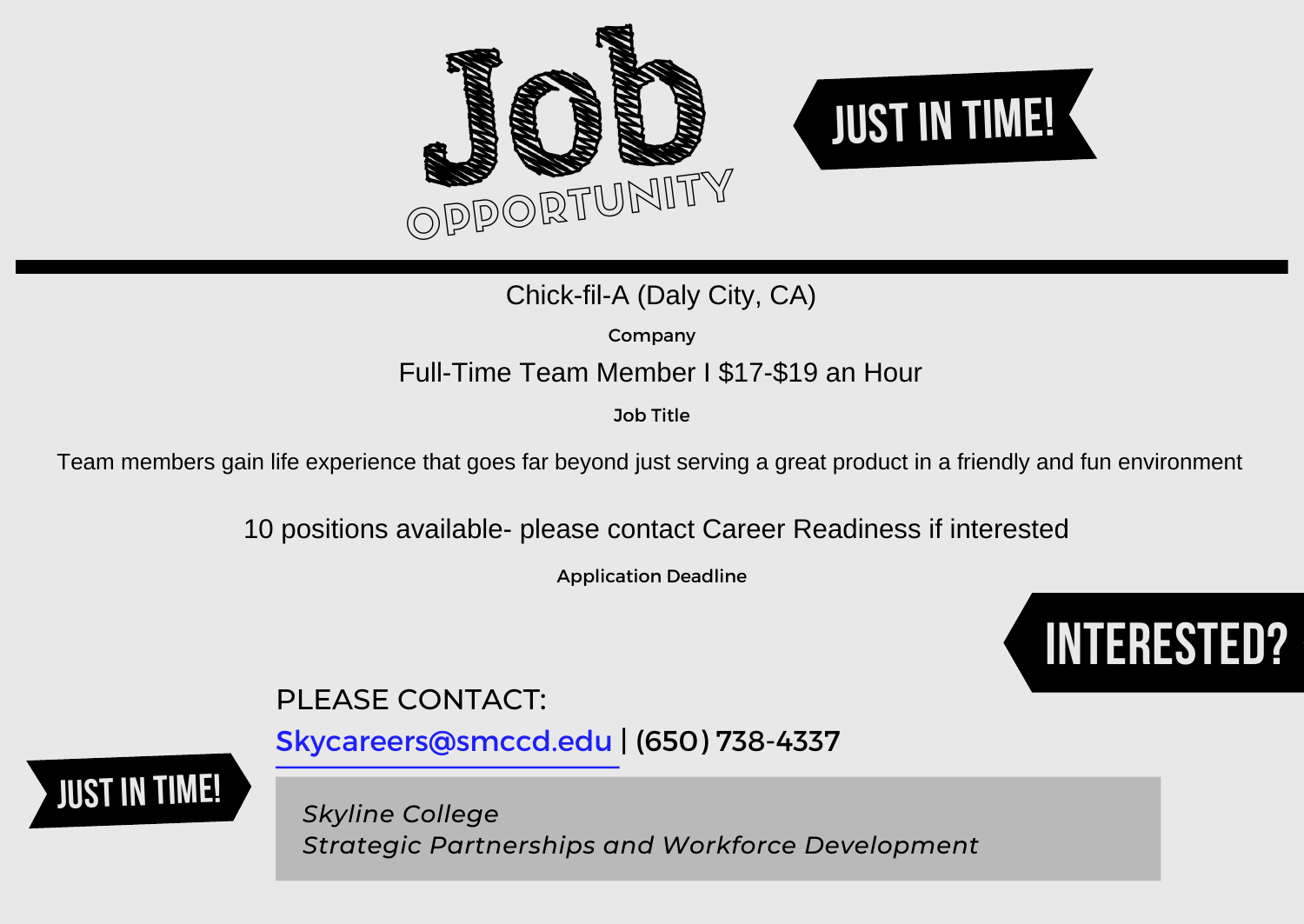

Coach Babysitters (Throughout the Bay Area)

Company

### Full-Time/Part-Time/On-Call Babysitter I \$17-\$18 an Hour

Job Title

Provide short term, on call or semi long term babysitter for long or short hours in all cities of BAY Area in clients homes

Many openings available, contact Career Readiness if interested

Application Deadline



# PLEASE CONTACT:

[Skycareers@smccd.edu | \(650\) 738-4337](mailto:skycareers@smccd.edu)

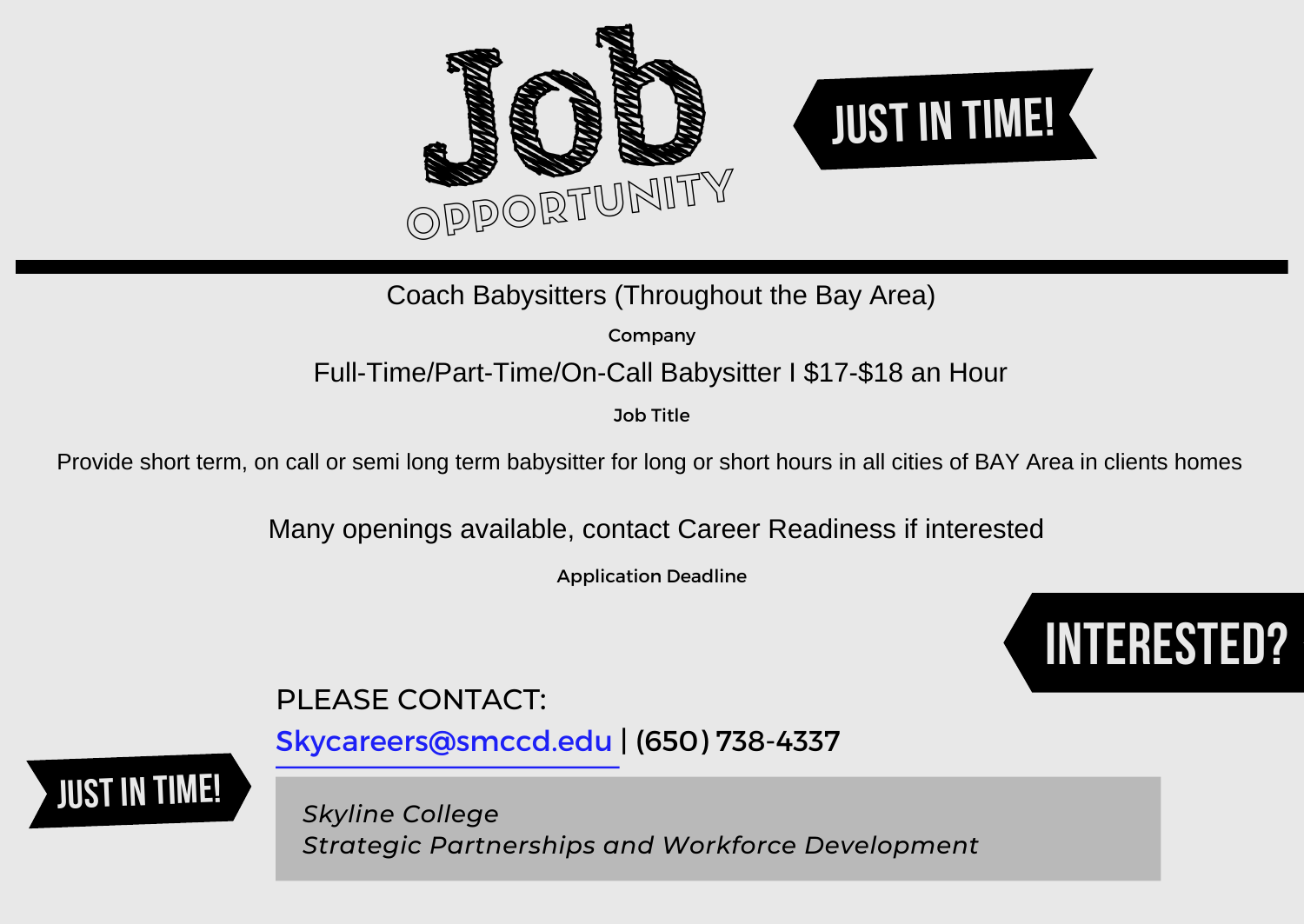

Gentle Giant Moving Company (South San Francisco, CA)

Company

#### Mover/Packer I \$17 an Hour Plus Tips

Job Title

Moving, loading, unloading and set-up of furniture and household goods. Scheduling is fully flexible

Multiple positions available, please contact Career Readiness if interested

Application Deadline



### PLEASE CONTACT:

[Skycareers@smccd.edu | \(650\) 738-4337](mailto:skycareers@smccd.edu)